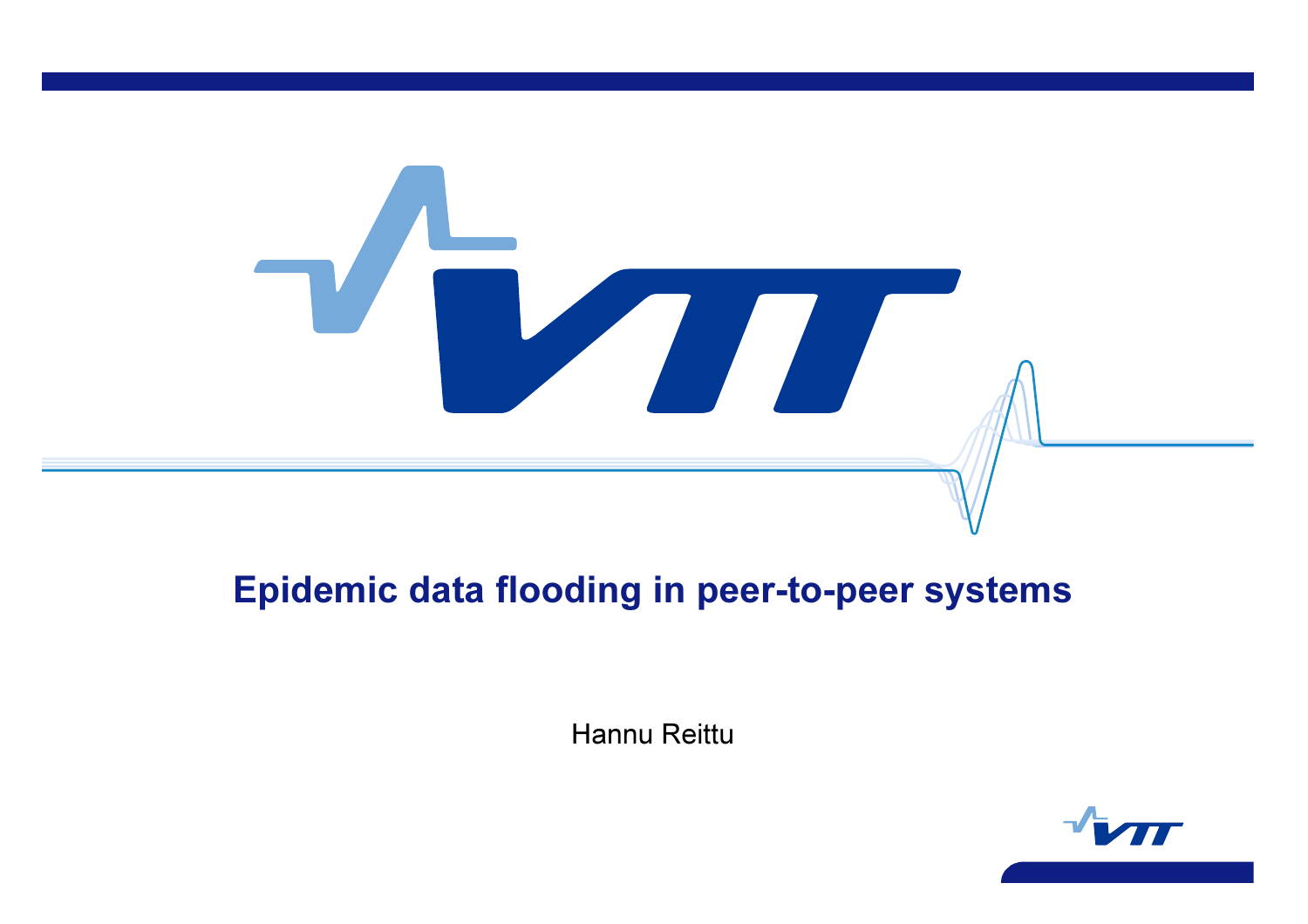### Internet publishing/ single file distribution

- A server based solution:expensive, limited bandwidth -> 'linear performane'
- p2p: BitTorrent: file is distributed among the peers in small 'chunks'
- sharing uplink resource of peers -> 'exponential performance'
- a web server, 'tracker' coordinates the peers
- a point of failure and a threshold for publishing
- -> a need for 'trackerless' file sharing system

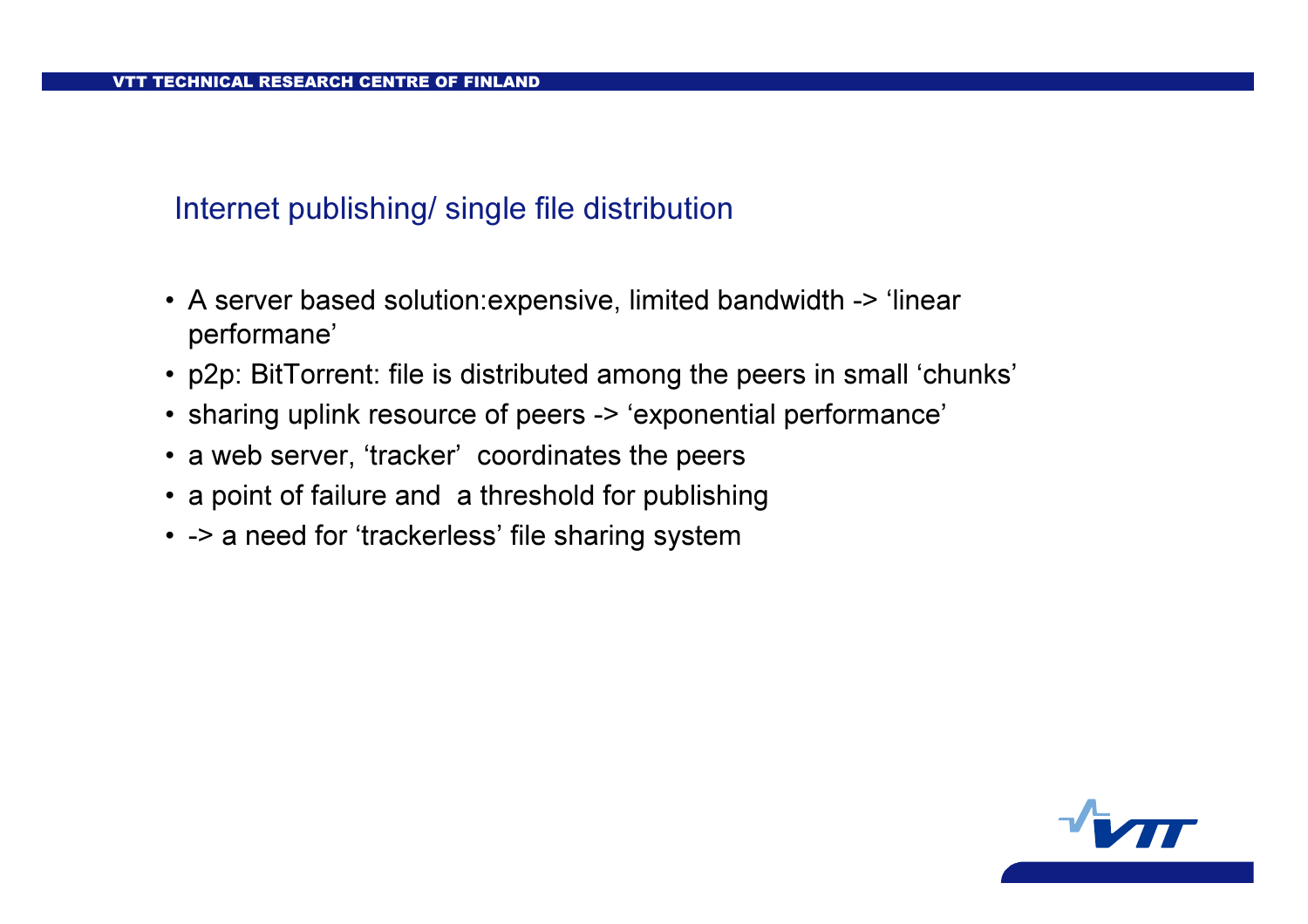### Several prototypes:

- eXeem, Azureus…(beta)
- tracker-> DHT
- PAN-NET client, DHT=Chord, random encounter

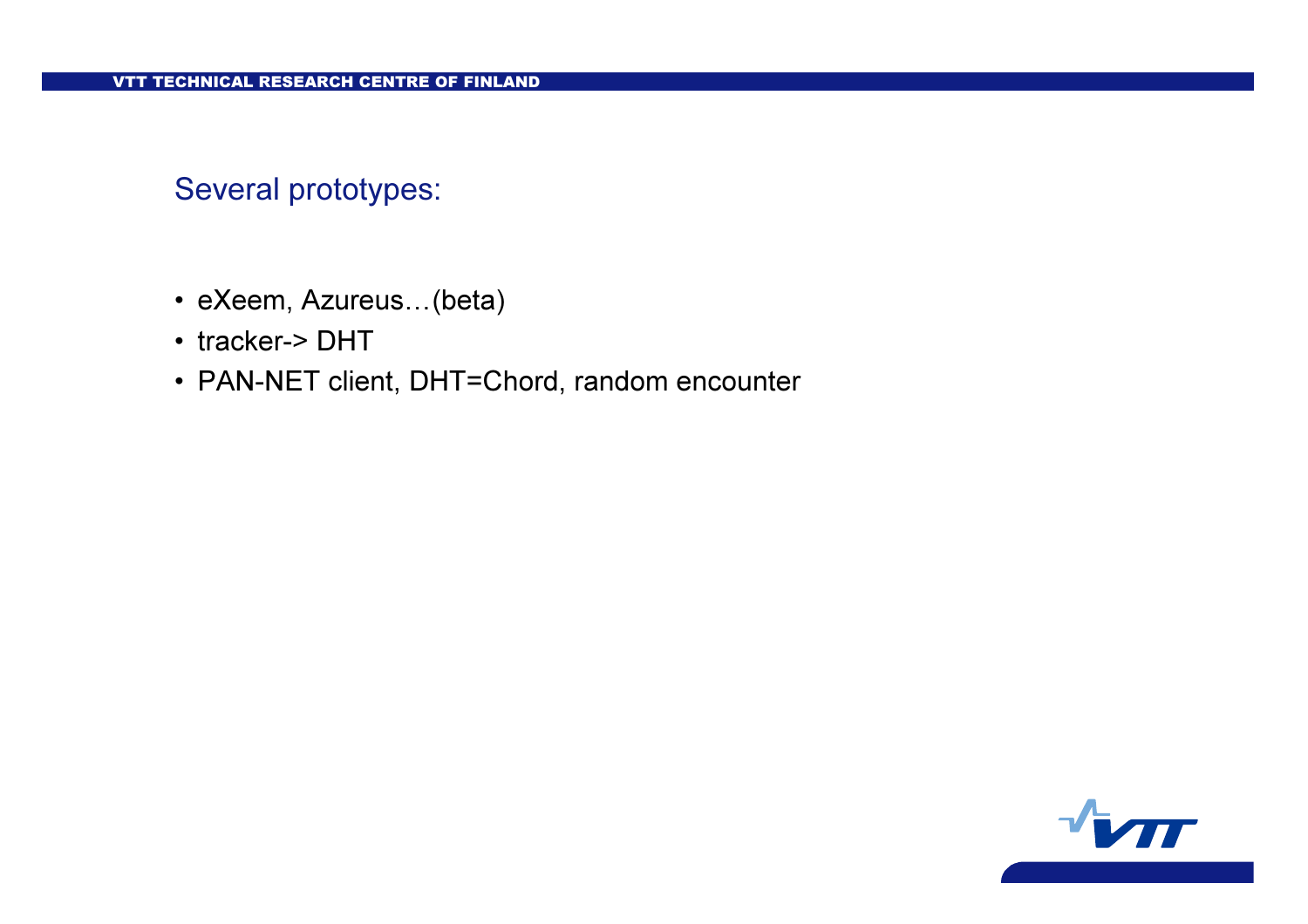#### Example

- A company network with 100 000 PCs
- distribute a 4 MB file with a server with bandwidth 100 Mb/s
- unicast:100 000 x 4 MB/100Mb/s = 10 hours
- p2p: 1 minute (server-> seeder with 10 contacts at the time)

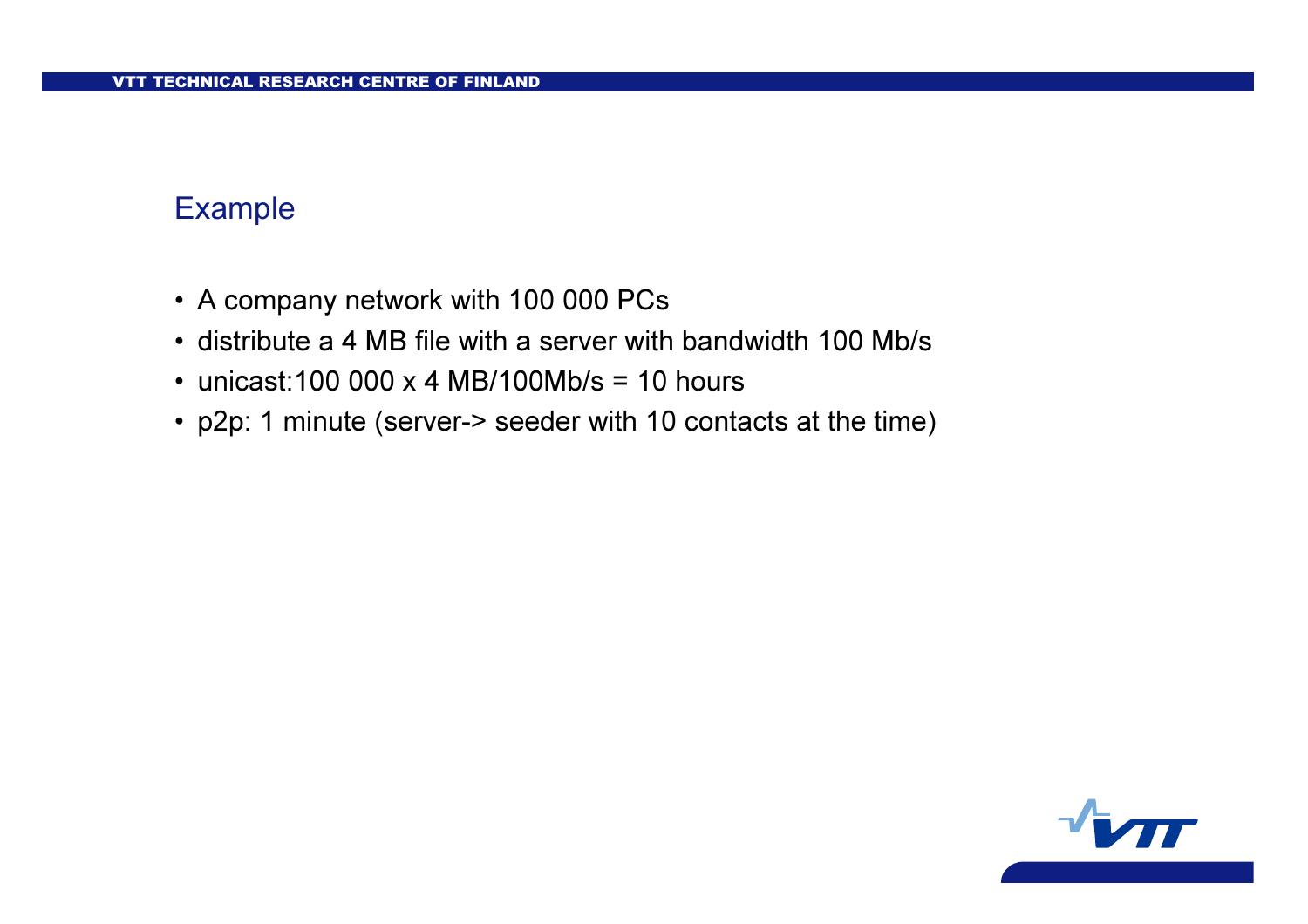#### Simulations and analysis:

- Massoulié and Vojnović: Coupon Replication Systems (analysis)
- Felber, Biersack: Self-scaling Networks for Content Distribution (simulation)
- Balakrishna Prabhu: simulations (Ercim fellow at VTT)

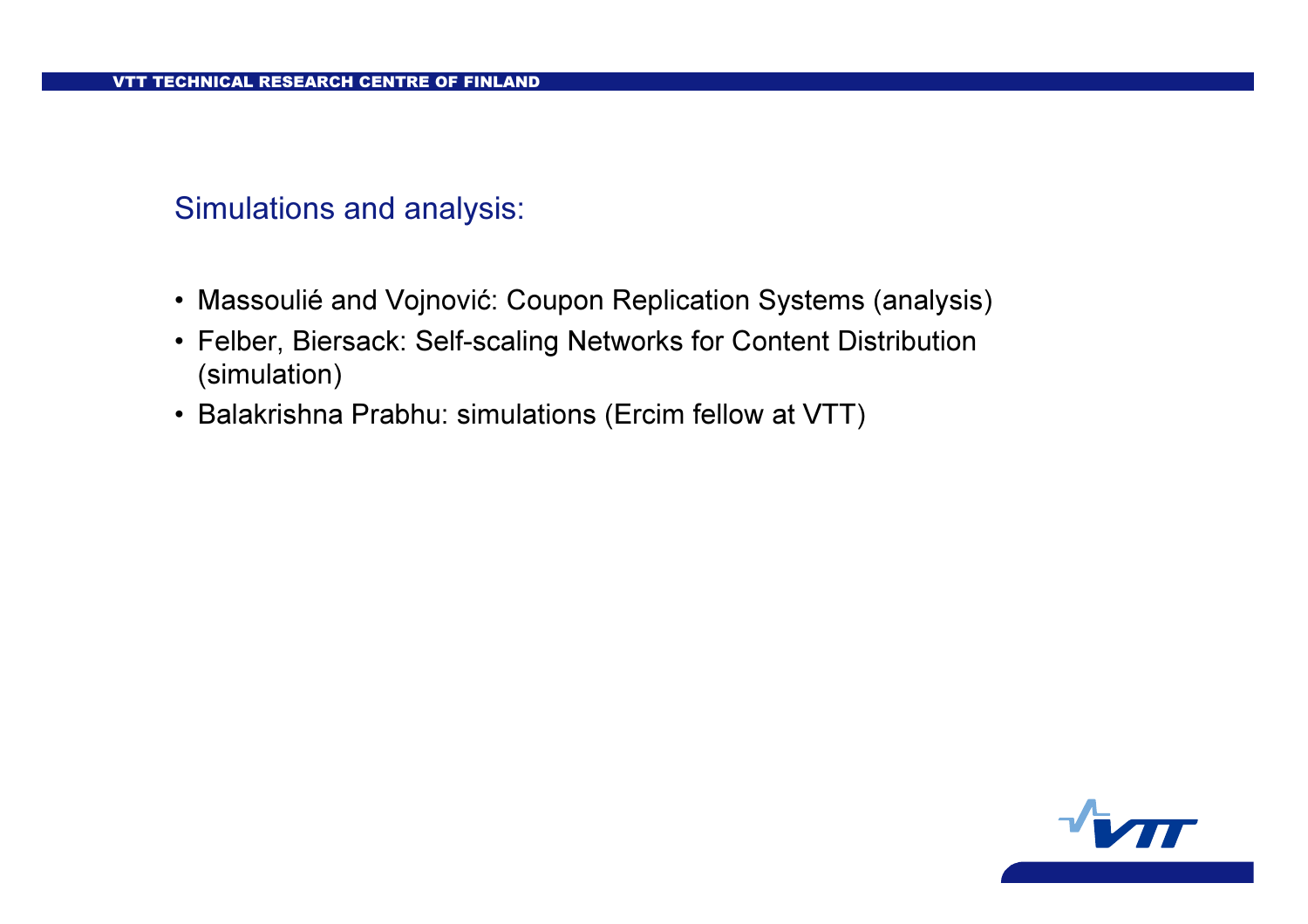#### Three models

- Push model: deliver a file to a fixed population
- pull model: Internet flash-crowd for a popular file
- constant arrival rate

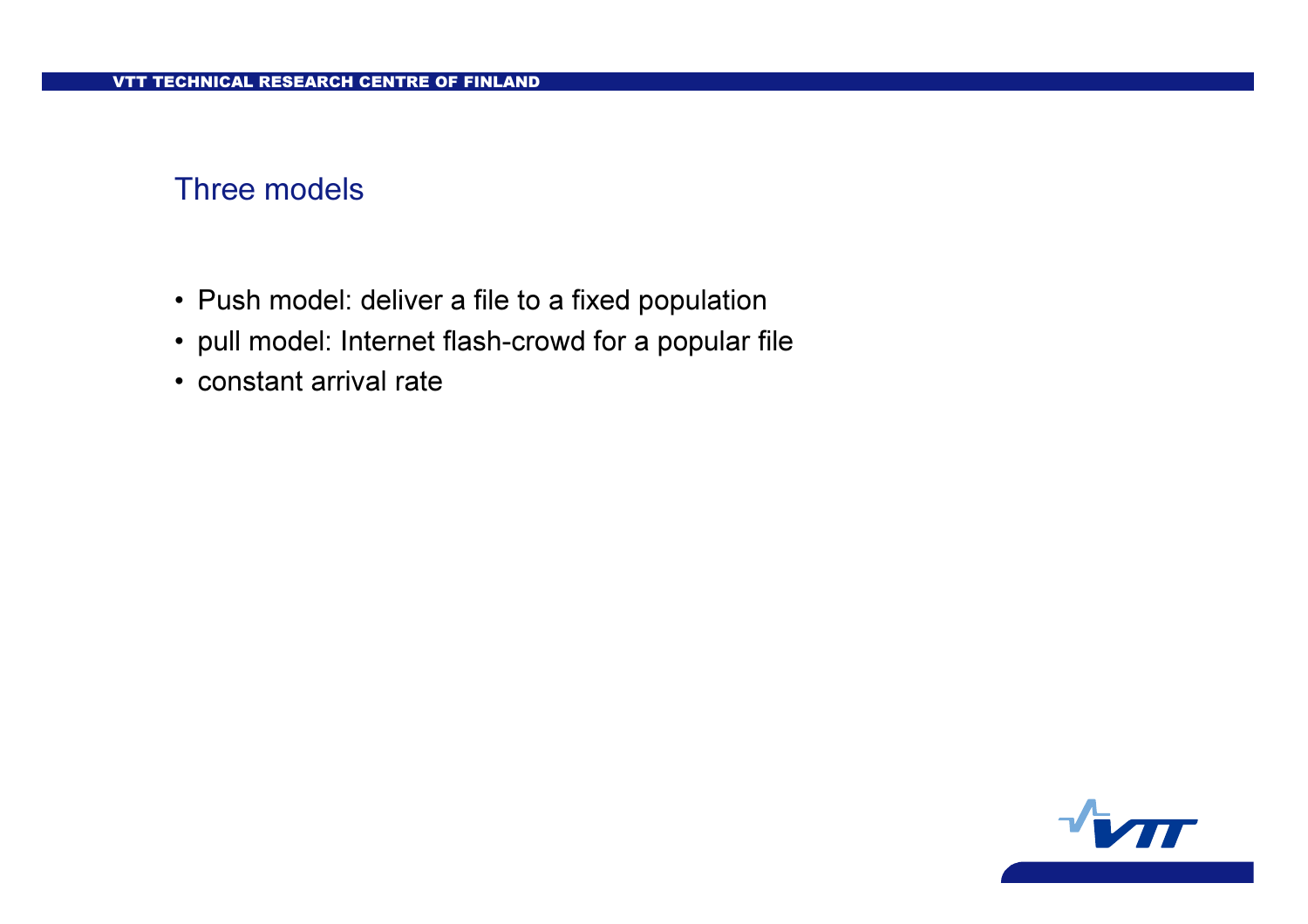#### Push model with large number of peers

- Extreme case of the flash-crowd, possible important, worst case
- random peer selection
- chunk selection: random, rarest first?
- first injected nodes replicate exponentially
- rare junks appear, have to get from the seeder (central serving…)

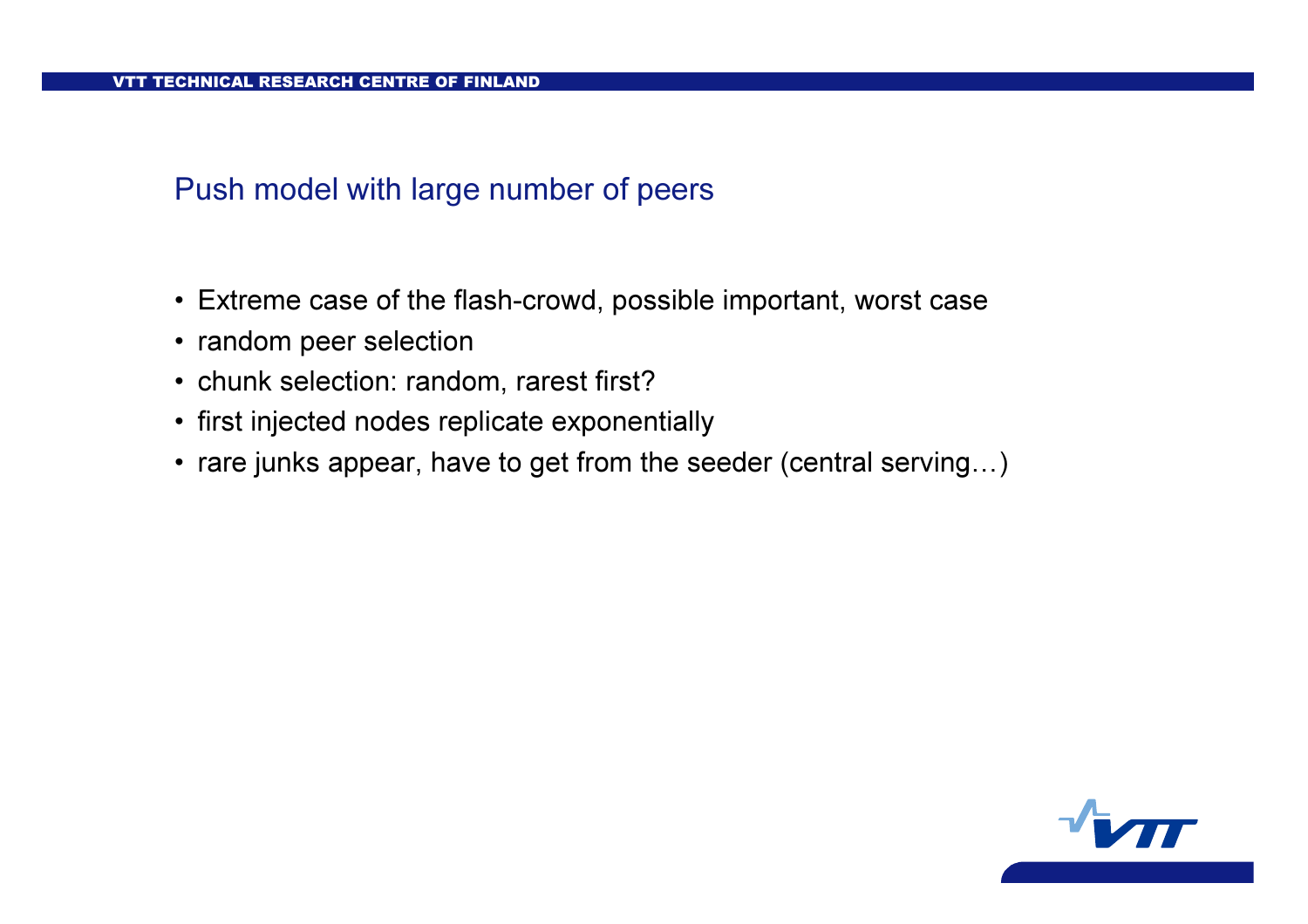# How does it look like? A crude model (~Exp(1) delays)

**1** Start: chunks 0 and 1

2 select one chunk randomly and uniformly and duplicate it

**3** return to 2

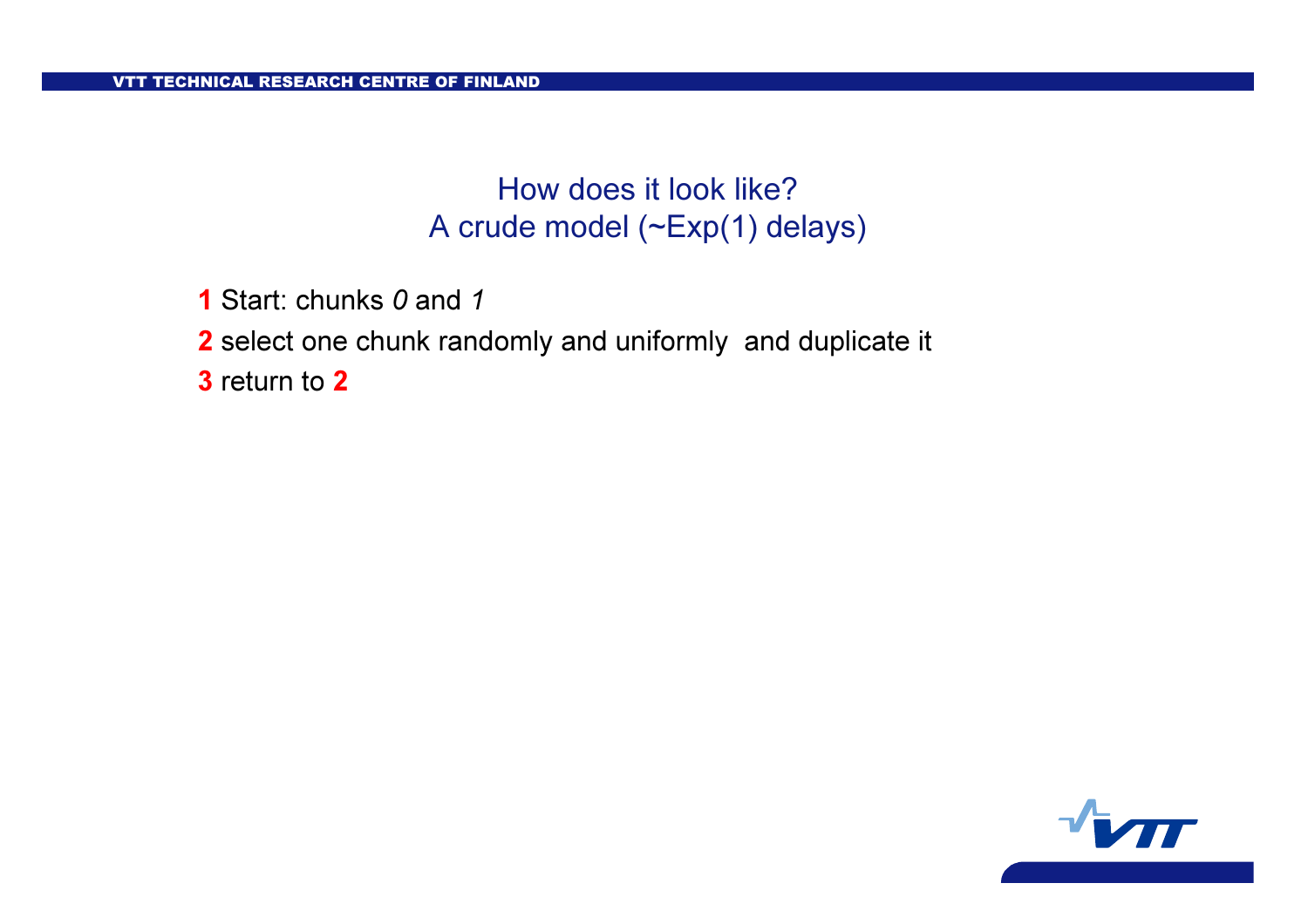### 1 is more frequent, this times in general, any ration with uniform probability!

 0, 1, 1, 1, 0, 1, 1, 1, 0, 1, 1, 1, 1, 0, 0, 1, 0, 1, 1, 1, 1, 1, 0, 0, 0, 1, 1, 1, 0, 0, 1, 1, 1, 1, 1, 0, 1, 0, 1, 1, 1, 1, 0, 0, 1, 0, 1, 1, 1, 1, 1, 0, 1, 1, 1, 1, 1, 1, 1, 0, 1, 1, 0, 1, 0, 1, 1, 1, 1, 1, 1, 1, 1, 0, 1, 1, 1, 1, 1, 0, 0, 1, 1, 1, 1, 1, 1, 0, 1, 1, 1, 1, 1, 1, 1, 1, 1, 1, 1, 1, 1, 1, 1, 1, 0, 1, 0, 1, 1, 0, 1, 1, 1, 1, 1, 1, 1, 0, 1, 1, 1, 1, 1, 1, 0, 0, 1, 1, 1, 1, 1, 1, 0, 1, 0, 0, 1, 1, 1, 1, 1, 1, 1, 1, 1, 1, 1, 1, 1, 1, 0, 1, 1, 1, 1,

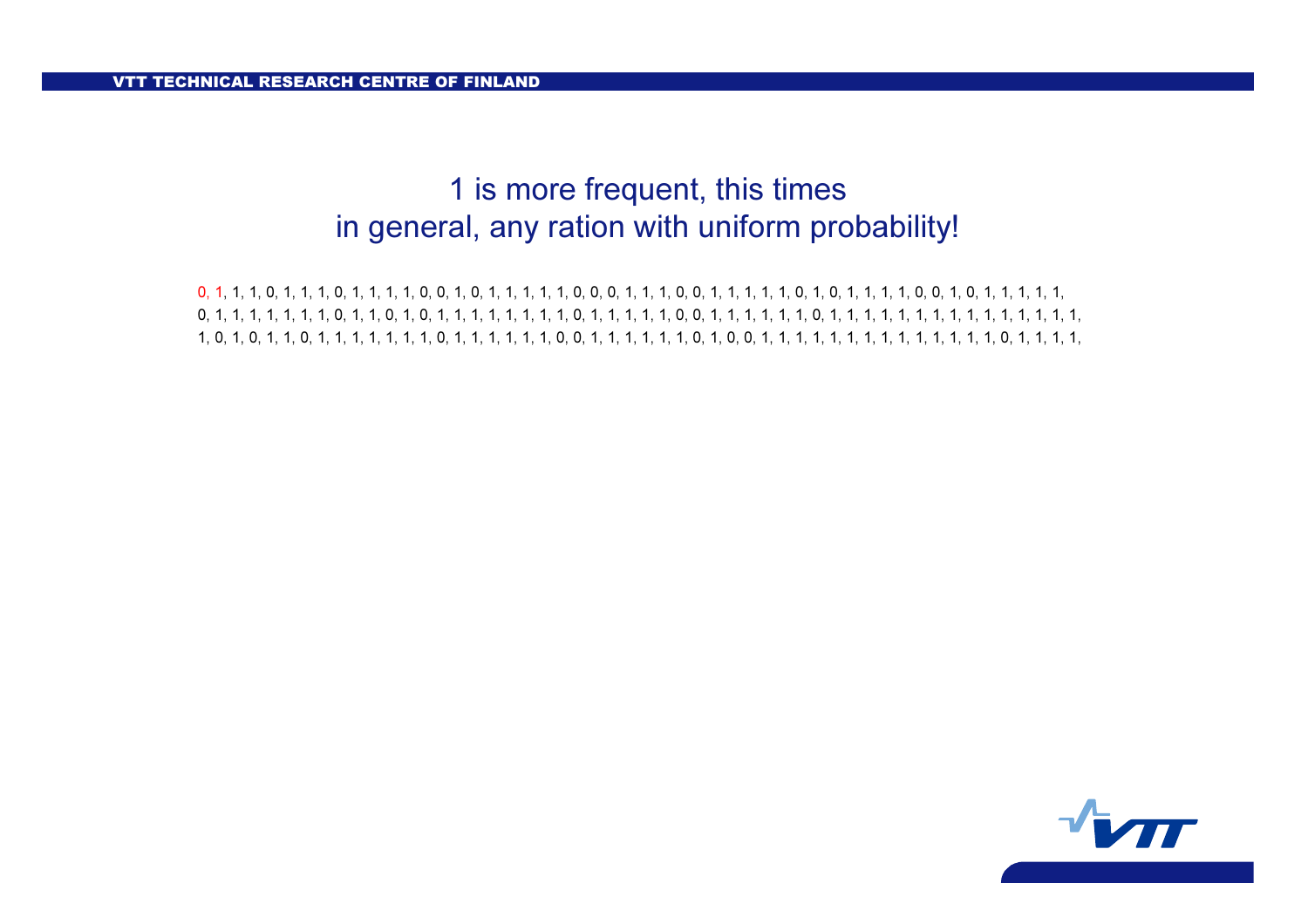

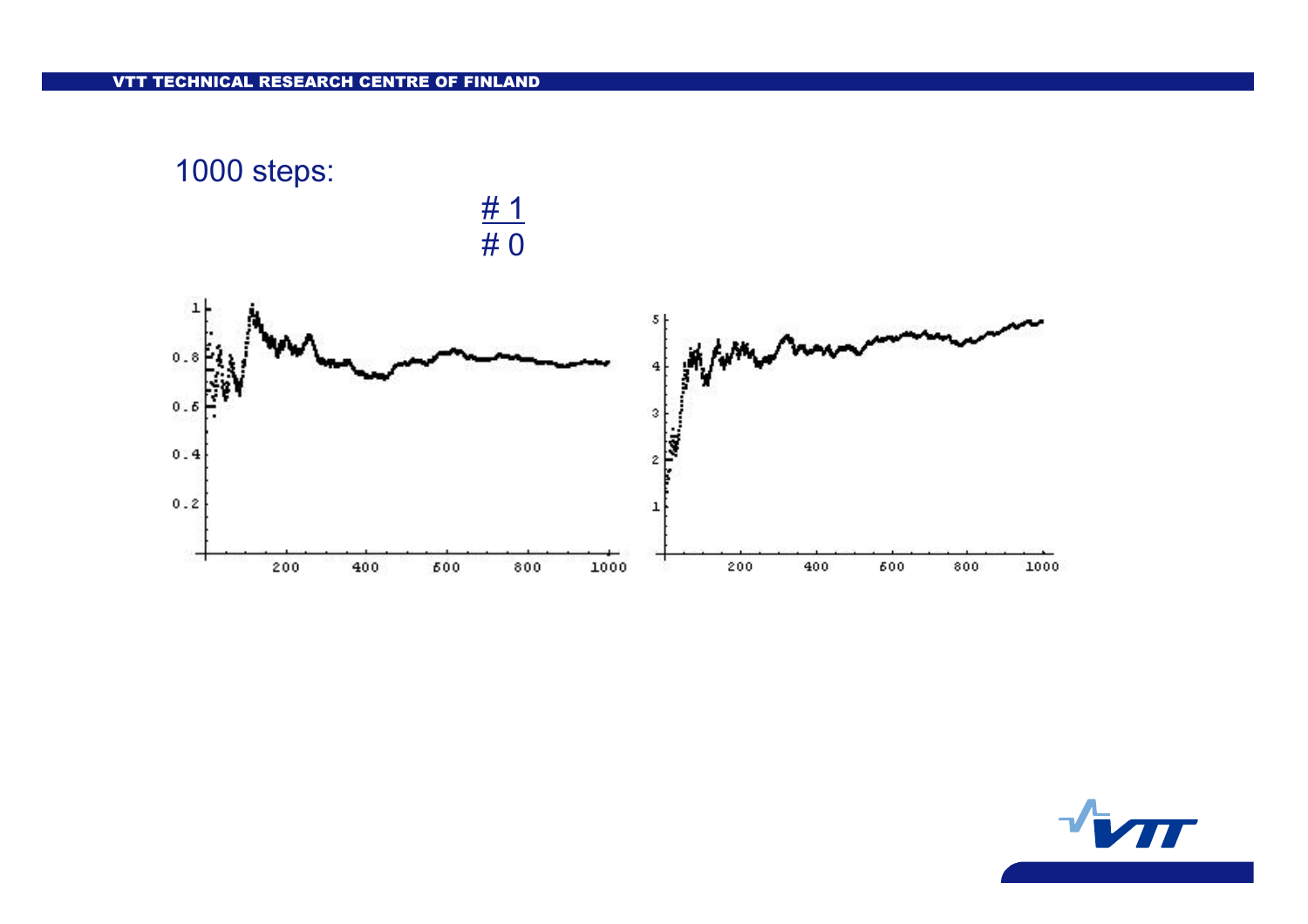Corresponds to a Pólya urn model (see W Feller, 'An Introduction to Probability…')

• An event: first  $m1$  times 1 then  $m0$  times 0

$$
Pr(m1 \mapsto m0) = \frac{1 \cdot 2 \cdot ... \cdot m1}{2 \cdot 3 \cdot ... (m1+1)} \frac{1 \cdot 2 \cdot ... m0}{(m1+2)...(m1+m0+1)} = \frac{m1! m0!}{(n+1)!}
$$

Does not depend on the order, in general,  ${m1, m0}$ :

$$
Pr(m1, m0) = {n \choose m1} Pr(m1 \mapsto m0) = \frac{1}{n+1}
$$

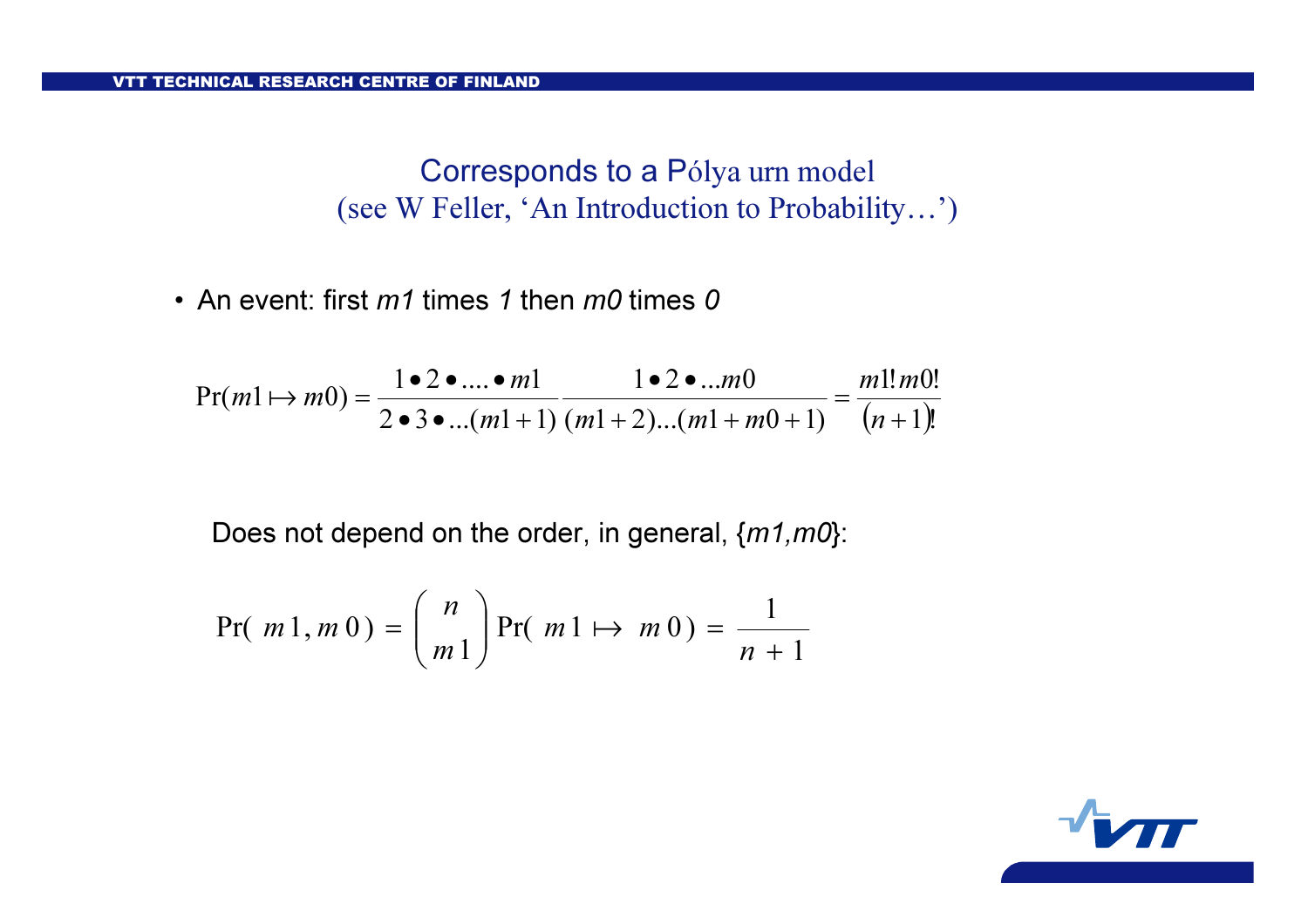VTT TECHNICAL RESEARCH CENTRE OF FINLAND

### Uniform distribution However first selections matters

Start, say, with  $c1=10$  and  $c0=10$ , proceed,  $n=100$ 



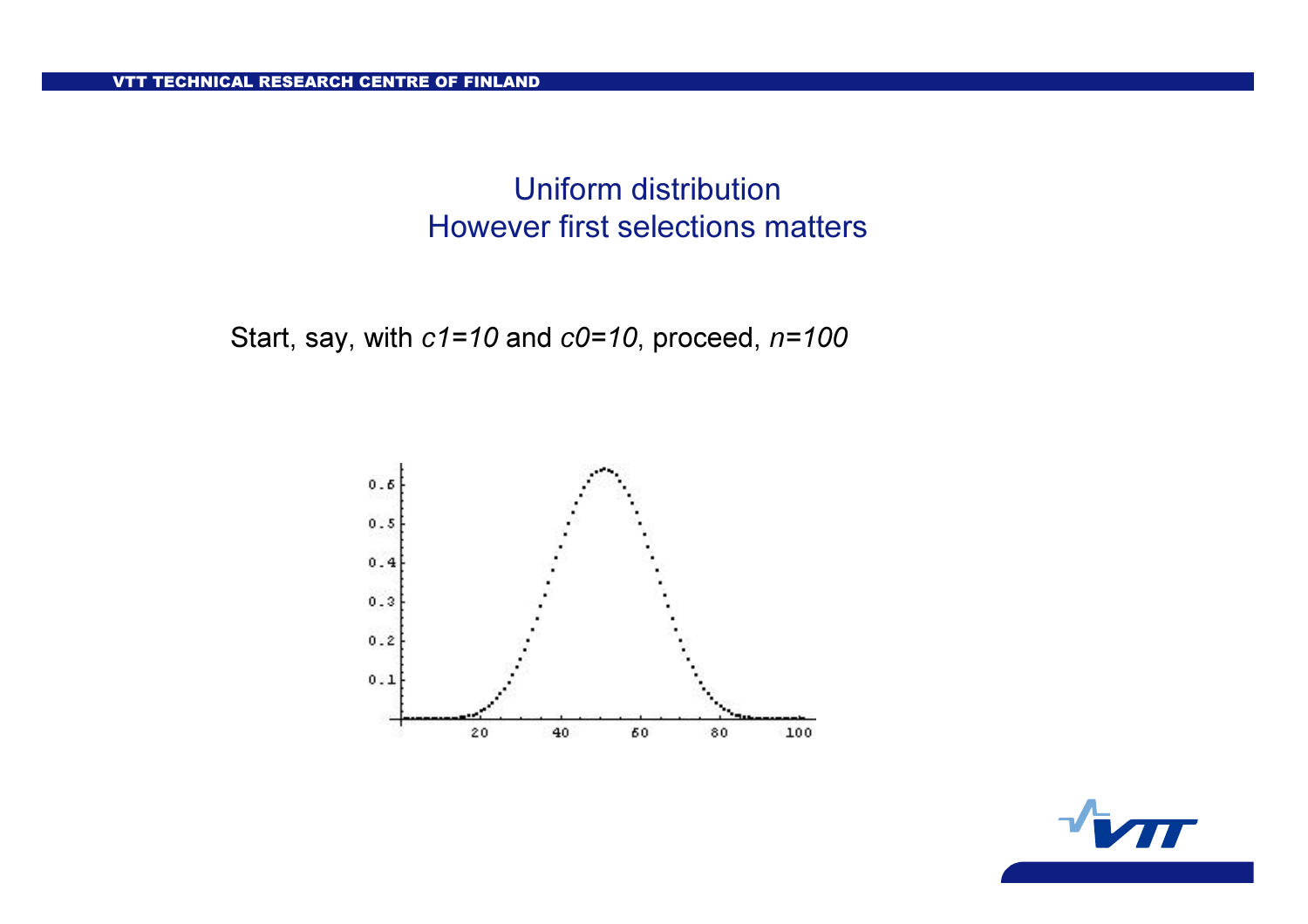### After *n* steps,

- $m1(n)/n$  takes any value in  $\{0,1/n,...,1\}$  uniformly
- conditionally on  $m$ 1(n)/n- remains further almost constant,
- a martingale:

$$
\xi(n) = m(n)/n
$$
  
 
$$
E(\xi(n)/\xi(n-1)) = E(\frac{a(n) + m(n-1)}{n})\xi(n-1) = \frac{n-1}{n}\xi(n-1) + \frac{P(a(n) = 1/\xi(n-1))}{n} =
$$

$$
= \frac{n-1}{n} \xi(n-1) + \frac{\xi(n-1)}{n} = \xi(n-1)
$$

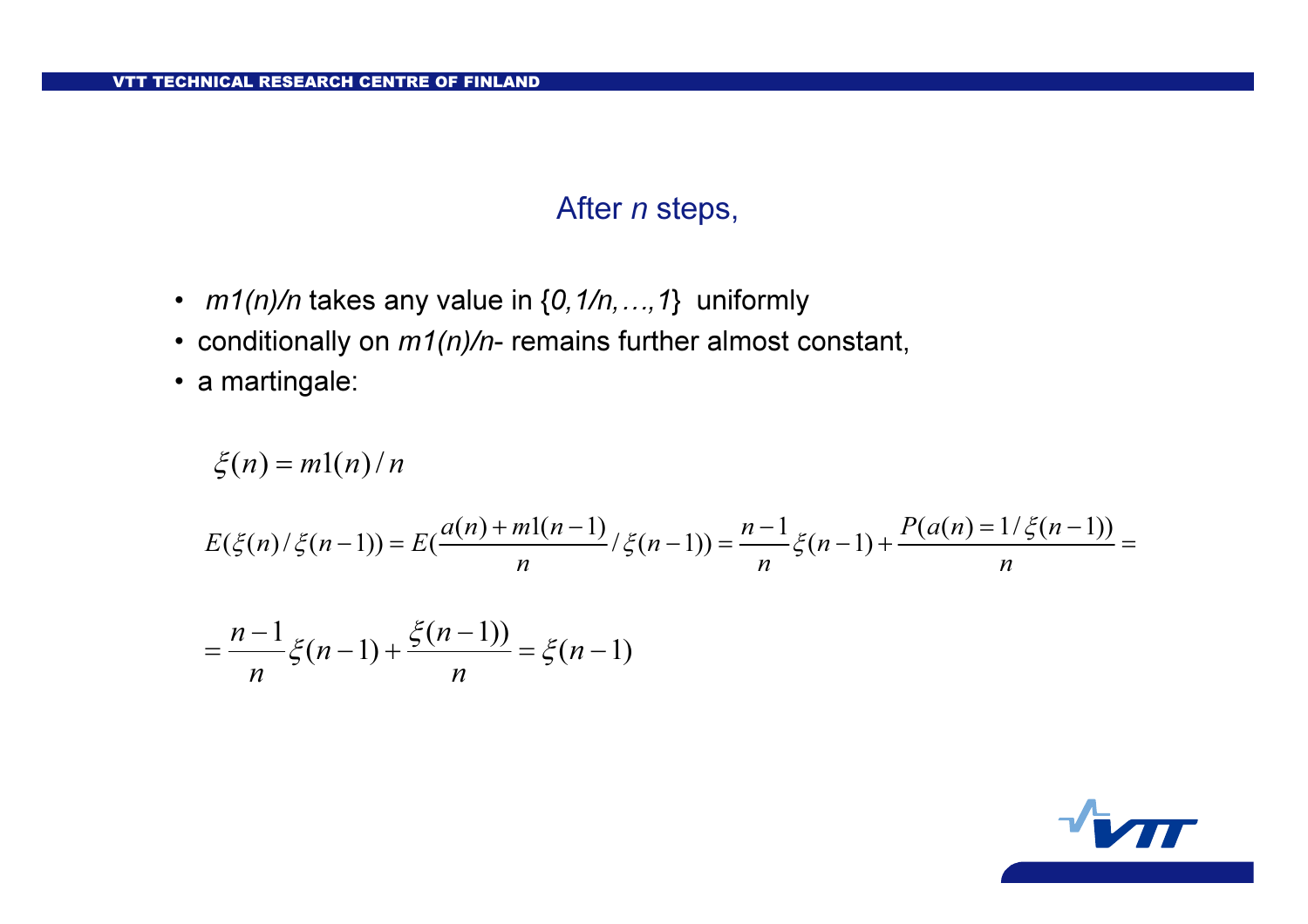### The same with the seeder

- Start from the seeder, seeder gives 1 with probability  $1\overline{/}2$
- seeder is also a peer (remains)
- encountering 1 conditionally on  $m$ 1, m0

$$
P(1/m1, m0) = \frac{1}{2} \frac{1}{n+1} + \frac{m1}{n+1} = \frac{2m1+1}{2(n+1)}
$$

A Pólya urn model, tends  $(m1/(n+1))$  submartingale) to arcsin-law instead of uniform

$$
P(m1,m0) = \frac{1}{\pi} \frac{\Gamma(m1+1/2)}{\Gamma(m1+1)} \frac{\Gamma(n-m1+1/2)}{\Gamma(n-m1+1)} \to \frac{1}{\pi n} \frac{1}{\sqrt{x(1-x)}}, x = \frac{m1}{n}
$$

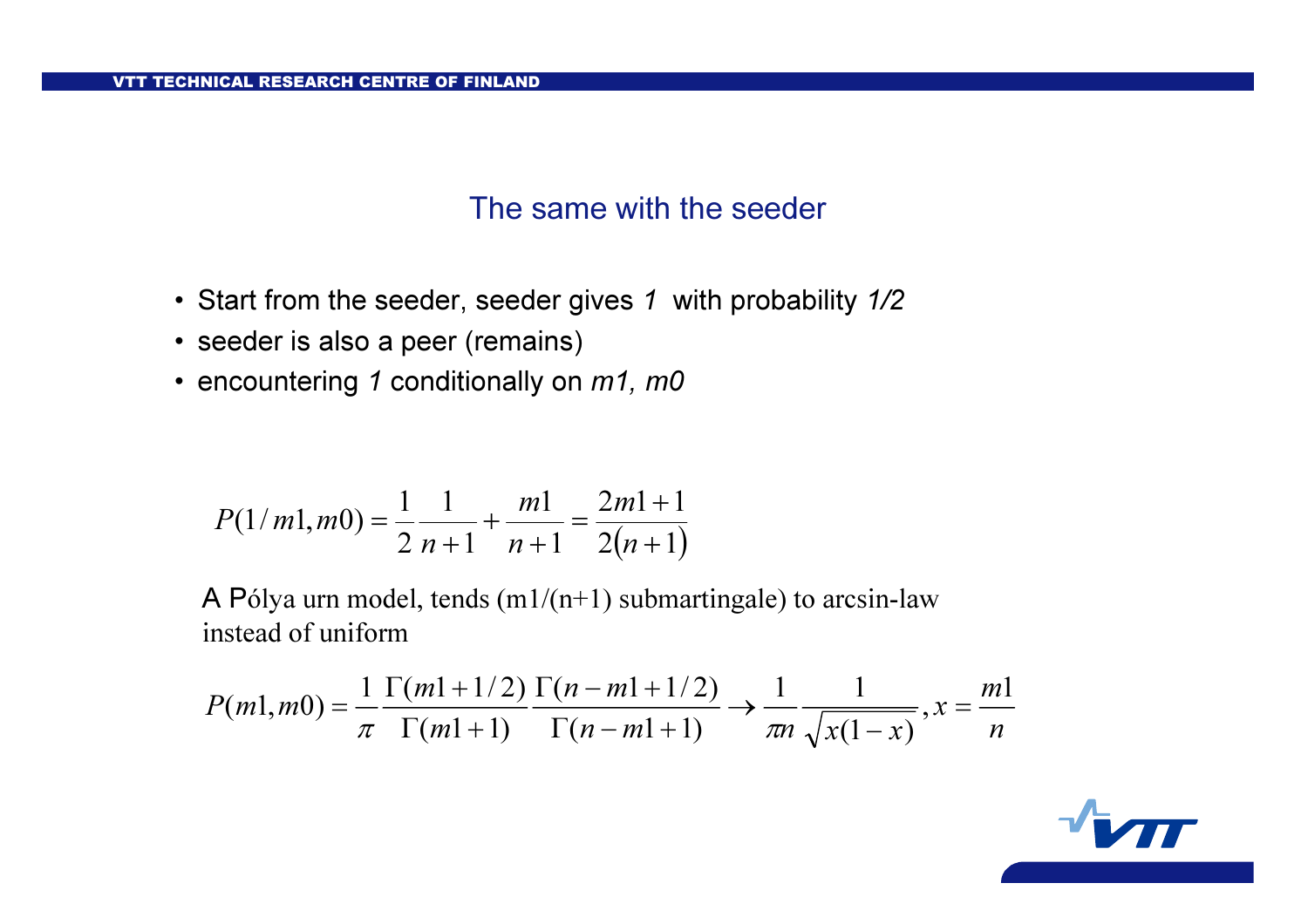### Result: unpredictably unbalanced A curiosity: can be relaxed

- Pick uniformly a ball (1 or 0), if 1 return it and add 0
- a bit similar to Ehrenfests urn model for 'heat transfer' (Feller)
- m0/m1 -> 1, with seeder:



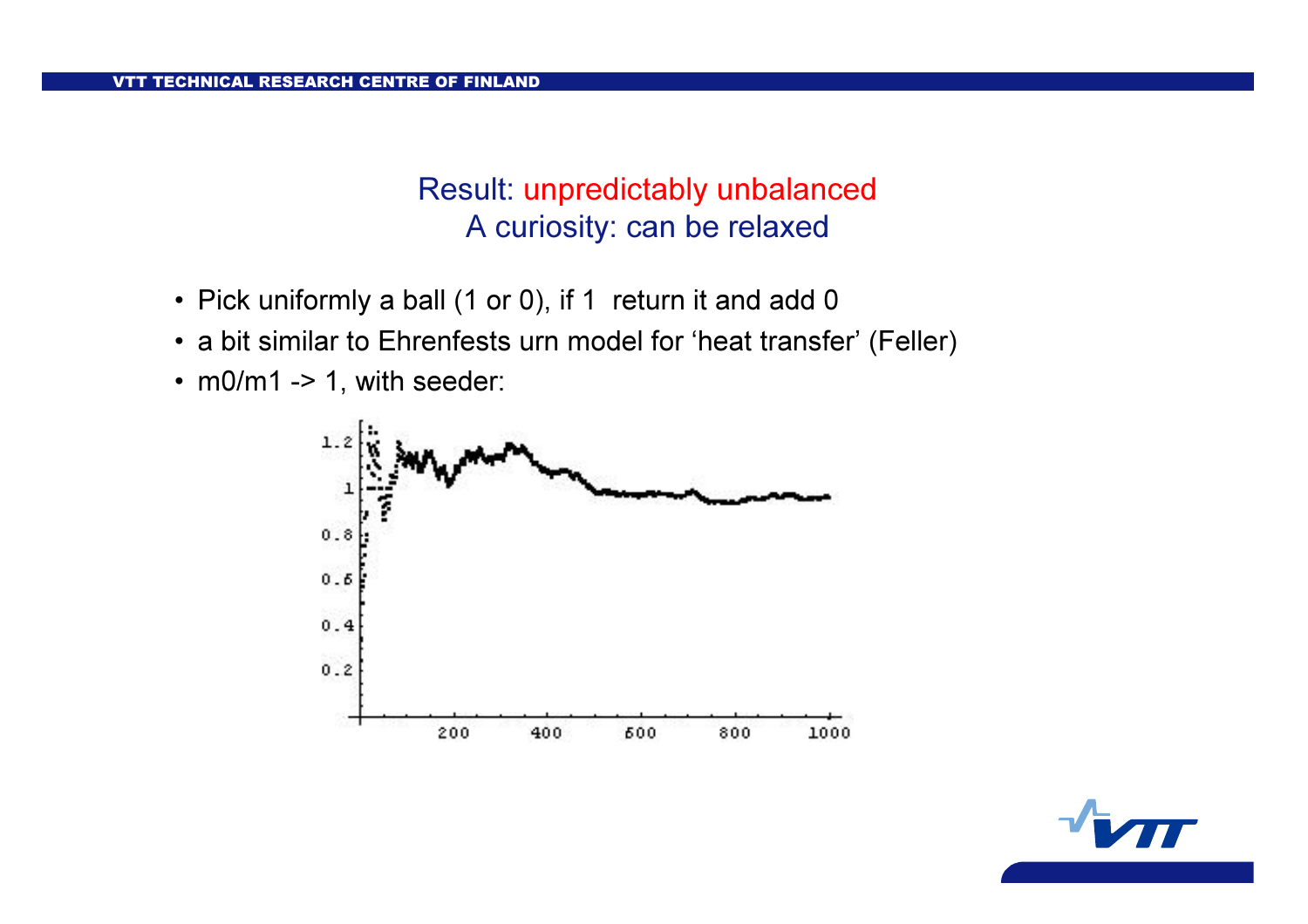## For many (1000) chunks?

- Why unbalance is bad?
- the same last missing chunk (only one seeder)
- should use large numbers: chunks and peers and randomisation
- should outperform tracker (extra cost on network)

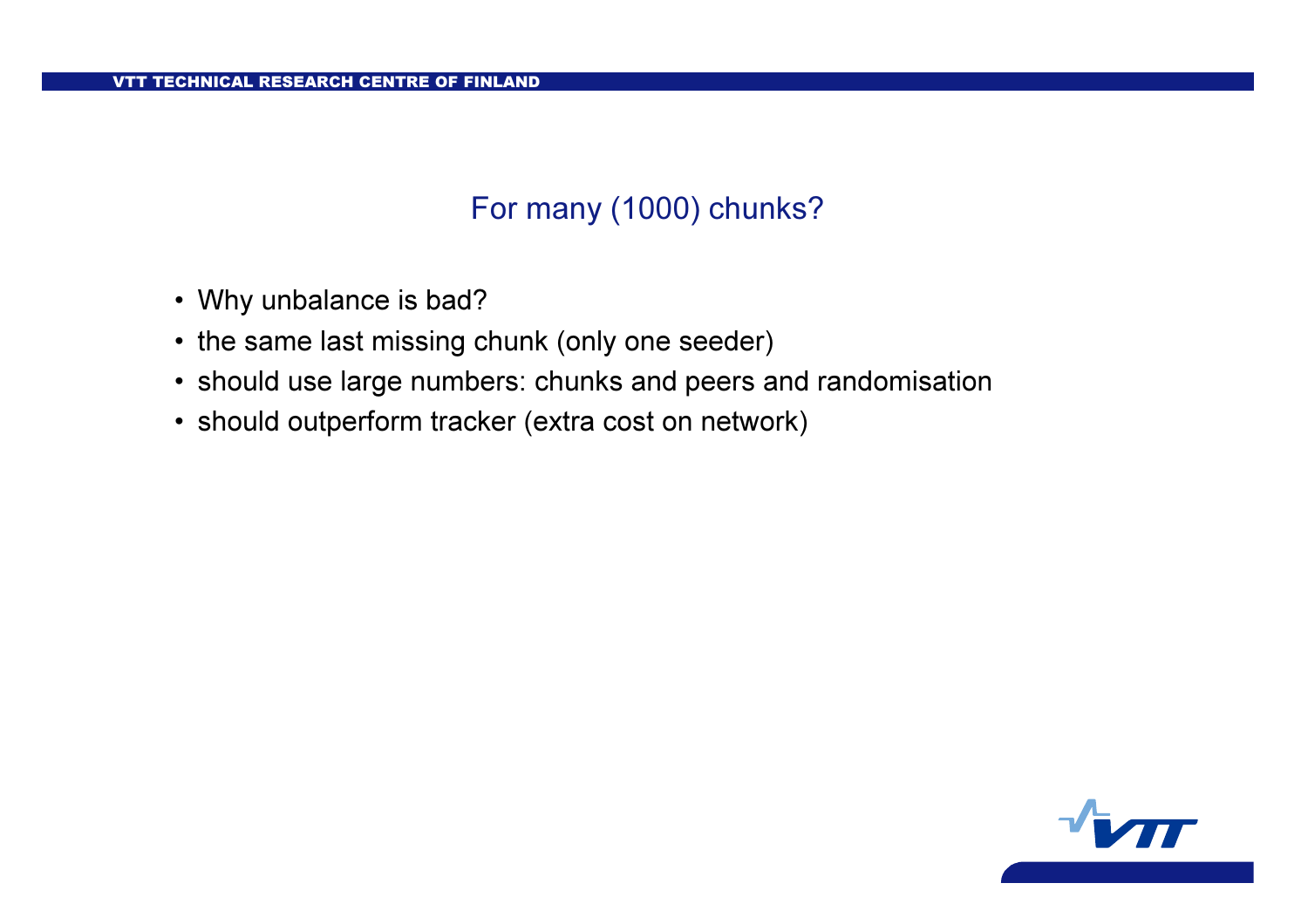### Try a simple solution first:

- Start: each node selects one chunk number uniformly and independently
- download any other missing random chunk unless only one is missing
- -> high diversity in the last missing chunk
- Balakrishna: seems to work quite well already with 10 chunks and 1000 nodes